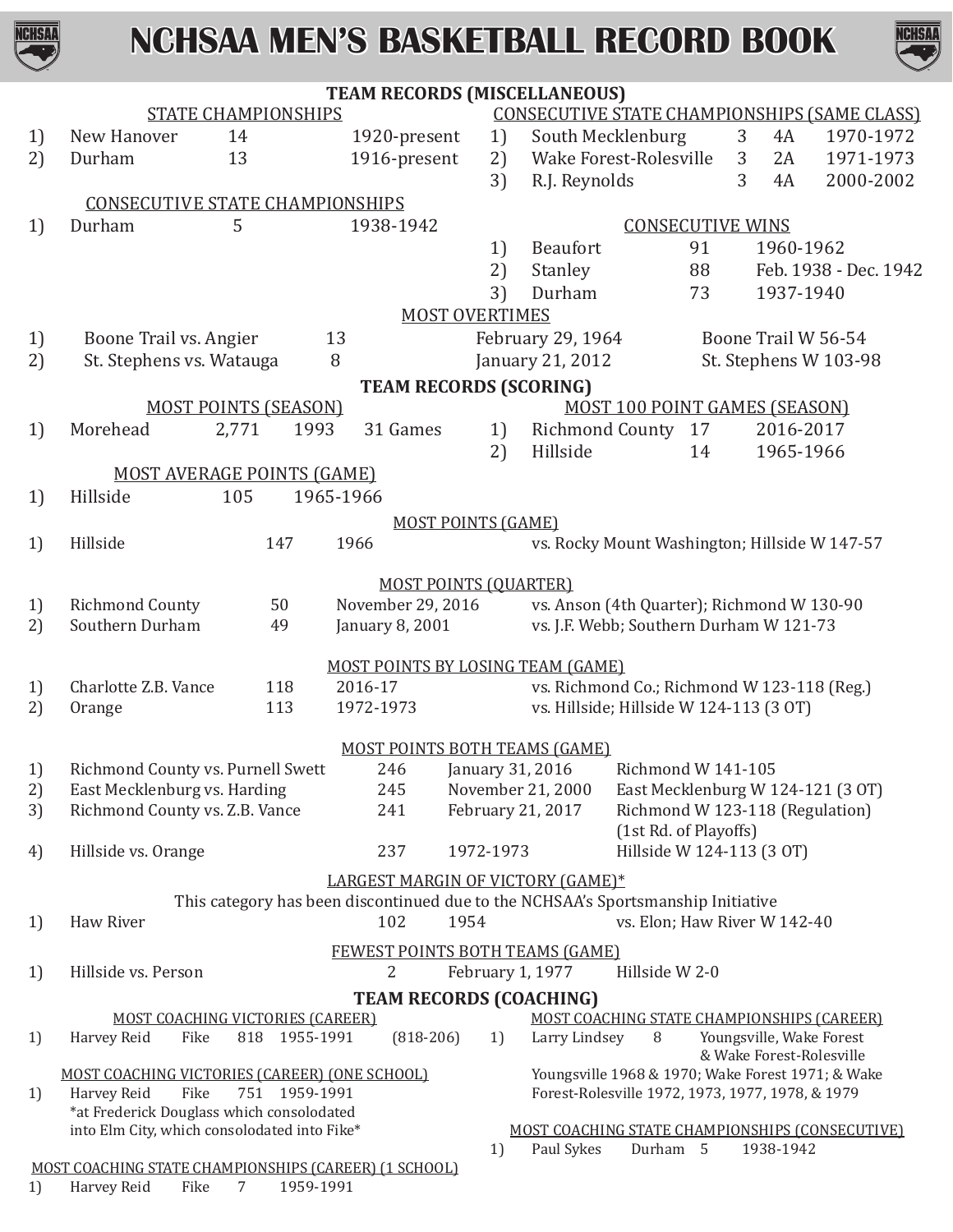

**TEAM RECORDS (SHOOTING)**



#### MOST THREE POINT ATTEMPTS (GAME)<br>November 19, 2016 vs 1) First Flight 19, 2016 vs. Ocracoke; First Flight W 104-80<br>T2) First Flight 104-80<br>T2) First Flight 104-80 61 becember 9, 2016 vs. Greenbrier Christian; First Flight T2) First Flight 61 becember 9, 2016 vs. Greenbrier Christian; First Flight W 83-74<br>T2) First Flight 61 becember 16, 2016 vs. Bertie; Bertie W 120-107 T2) First Flight 61 December 16, 2016 vs. Bertie; Bertie W 120-107 T4) First Flight 59 January 21, 2019 vs. Ayden-Grifton; W 93-64<br>T4) First Flight 59 December 7, 2016 vs. Manteo; First Flight W 8 T4) First Flight 59 December 7, 2016 vs. Manteo; First Flight W 88-29<br>T6) First Flight 58 February 22, 2018 vs. Southwest Onslow T6) First Flight 58 February 22, 2018 vs. Southwest Onslow T6) First Flight 58 December 29, 2017 vs. East Bladen 8) First Flight 57 57 November 16, 2016 vs. Cape Hatteras; First Flight W 91-36<br>
T9) First Flight 192-7! 56 56 January 12, 2017 vs. John A. Holmes; First Flight W 92-7! T9) First Flight 56 January 12, 2017 vs. John A. Holmes; First Flight W 92-75 T9) First Flight 56 56 November 21, 2016 vs. Cape Hatteras; First Flight W 90-27<br>T11) First Flight 55 December 12, 2018 vs. Camden; W 79-62 T11) First Flight T11 birst Flight 55 December 12, 2018 vs. Camden; W 79-62<br>T11) First Flight 55 November 30, 2016 vs. Manteo; First Flight T11) First Flight 55 November 30, 2016 vs. Manteo; First Flight W 82-30 T13) First Flight 54 January 22, 2018 vs. Norfolk Christian; L 96-85<br>T13) First Flight 54 January 14, 2016 vs. Currituck; First Flight W 8 T13) First Flight 54 54 January 14, 2016 vs. Currituck; First Flight W 83-52<br>T15) First Flight 53 November 21, 2015 vs. Ocracoke; First Flight 82-50 T15) First Flight 53 53 November 21, 2015 vs. Ocracoke; First Flight 82-50<br>T15) First Flight 53 53 January 20, 2016 vs. Northside-Pinetown; First F T15) First Flight T15 First Flight 153 53 January 20, 2016 vs. Northside-Pinetown; First Flight W 90-71<br>T15) First Flight 153 53 November 18, 2014 vs. Ocracoke: First Flight W 72-33 T15) First Flight 53 53 November 18, 2014 vs. Ocracoke; First Flight W 72-33<br>T18) First Flight 52 December 5, 2018 vs. Norfolk Christian; W 83-61 T18) First Flight 52 December 5, 2018 vs. Norfolk Christian; W 83-61 T18) First Flight 52 January 15, 2018 vs. Beddingfield; W 91-64 T18) First Flight 52 January 17, 2019 vs. Hertford County; L 87-77 T21) First Flight 51 January 9, 2019 vs. Camden; W 74-58<br>T21) First Flight 51 December 17, 2017 vs. Ocracoke T21) First Flight 51 December 17, 2017<br>T21) First Flight 51 November 25, 2014 T21) First Flight 51 51 November 25, 2014 vs. Cape Hatteras; First Flight W 69-28<br>T24) First Flight 50 59 January 22, 2019 vs. Pasquotank; W 80-59 T24) First Flight 50 50 January 22, 2019 vs. Pasquotank; W 80-59<br>T24) Richmond County 50 50 December 15, 2016 vs. Dillon (SC); Richmond T24) Richmond County 50 December 15, 2016 vs. Dillon (SC); Richmond W 105-93 T24) Richmond County 50 December 20, 2016 vs. Parkwood; Richmond W 115-77<br>T24) Richmond County 50 January 31, 2017 vs. Purnell Swett; Richmond W 141 T24) Richmond County 50 50 January 31, 2017 vs. Purnell Swett; Richmond W 141-105<br>T24) First Flight 50 50 December 10, 2014 vs. Northside-Pinetown; Northside W 87 T24) First Flight 50 50 December 10, 2014 vs. Northside-Pinetown; Northside W 87-69<br>T29) First Flight 49 December 28, 2018 vs. East Bladen; W 88-49 T29) First Flight 19 19 49 December 28, 2018 vs. East Bladen; W 88-49<br>T29) First Flight 19 49 February 26, 2019 vs. Fairmont; W 72-46 T29) First Flight 120 February 26, 2019 vs. Fairmont; W 72-46<br>T29) Richmond County 120 February 26, 2016 vs. Anson; Richmond W T29) Richmond County 49 December 21, 2016 vs. Anson; Richmond W 112-93 T29) Richmond County **49** January 21, 2017 vs. Cheraw (SC); Richmond W 120-83<br>T33) First Flight **48** January 16, 2017 vs. Riverside-Martin; L 91-70 T33) First Flight 191-70<br>T33) First Flight 191-70<br>48 December 6, 2017 vs. Riverside-Martin; W 81-73 T33) First Flight 10 1733 and the section of the 48 December 6, 2017 133 vs. Riverside-Martin; W 81-73<br>T33) Richmond County 10, 2017 vs. Purnell Swett; Richmond W T33) Richmond County **48** January 10, 2017 vs. Purnell Swett; Richmond W 132-91<br>T33) First Flight **48** March 2, 2019 vs. Greene Central: L 78-69 T33) First Flight 48 March 2, 2019 vs. Greene Central: L 78-69 T33) First Flight 10 and the 48 November 5, 2020 vs. Manteo; W 92-63<br>
1981 - The County of the County 1920 vs. Voyager Academy 38) Richmond County 47 December 30, 2016 vs. Voyager Academy; Richmond W 106-100 39) Cherryville 115 and the 46 February 24, 2014 vs. Mitchell; Cherryville W 116-88 (1st Rd. Playoffs)<br>140) Richmond County 15 45 December 14, 2016 vs. St. Pauls: St. Pauls W 65-56 T40) Richmond County 45 December 14, 2016 vs. St. Pauls; St. Pauls W 65-56 T40) First Flight 45 December 18, 2014 vs. Pasquotank; First Flight W 79-59 42) First Flight 44 December 3, 2014 vs. Manteo; First Flight W 91-82 43) First Flight 19-50<br>
42 December 13, 2014 vs. Ocracoke; First Flight 79-50<br>
41 December 17, 2016 vs. South Robeson; Richmond V T44) Richmond County **41** December 17, 2016 vs. South Robeson; Richmond W 97-42<br>T44) Richmond County **41** January 24, 2017 vs. Scotland County; Richmond W 98-8 T44) Richmond County 41 January 24, 2017 vs. Scotland County; Richmond W 98-86 T46) Forest Hills 40 January 9, 2018 vs. Forest Hills: W 72-48 T46) Richmond County 40 November 29, 2016 vs. Anson; Richmond W 130-90 T46) First Flight 40 December 12, 2014 vs. Greenbrier (VA); Greenbrier W 102-76 49) First Flight 39 December 5, 2014 vs. Friends School (VA); First Flight W 88-61 T50) Davie County 38 February 19, 2002 vs. South Iredell T50) First Flight 150 States and the Same States of Samuary 6, 2015 vs. John A. Holmes; First Flight W 93-56<br>Thomas Jefferson Classical 150 States and Tanuary 12, 2004 vs. Thomas Jefferson Classical vs. Thomas Jefferson Classical MOST THREE POINT ATTEMPTS, BOTH TEAMS (GAME)<br>68 February 28, 2003 Freedom 1) Freedom vs. West Charlotte 68 February 28, 2003 Freedom W 102-97 (OT); Freedom 13-32 & WC 14-36 MOST THREE POINT FIELD GOALS (GAME)<br>December 16, 2016 vs. Bertie 1) First Flight 28 December 16, 2016<br>
21 Pirst Flight 23 January 21, 2019 2) First Flight 23 23 January 21, 2019 vs. Ayden-Grifton; W 93-64<br>3) Southern Durham 22 January 5, 2001 vs. J.F. Webb 3) Southern Durham 22 January 5, 2001<br>
4) First Flight 21 December 6, 2017 4) First Flight 21 December 6, 2017 vs. Riverside-Martin; W 81-73<br>
20 January 22, 2018 vs. Norfolk Christian; L 96-85 T5) First Flight 20 20 January 22, 2018 vs. Norfolk Christian; L 96-85<br>T5) First Flight 20 20 November 24, 2018 vs. Millbrook; L 110-77 T5) First Flight 20 November 24, 2018 vs. Millbrook; L 110-77 T5) First Flight 20 20 November 19, 2016 vs. Ocracoke<br>T5) Cherryville 20 1991 vs. West Lincoln T5) Cherryville 20 1991 vs. West Lincoln T5) Roxboro Community 20 December 11, 2015 vs. Woods Charter; Roxboro Comm W 90-54 MOST THREE POINT FIELD GOALS (GAME) (CONTINUED) T10) First Flight 19 19 December 5, 2018 vs. Norfolk Christian; W 83-61<br>T10) First Flight 19 December 8, 2017 vs. Manteo; W 81-29 T10) First Flight 19 19 December 8, 2017 vs. Manteo; W 81-29<br>T10) First Flight 19 19 November 24, 2015 vs. Perquimans

November 24, 2015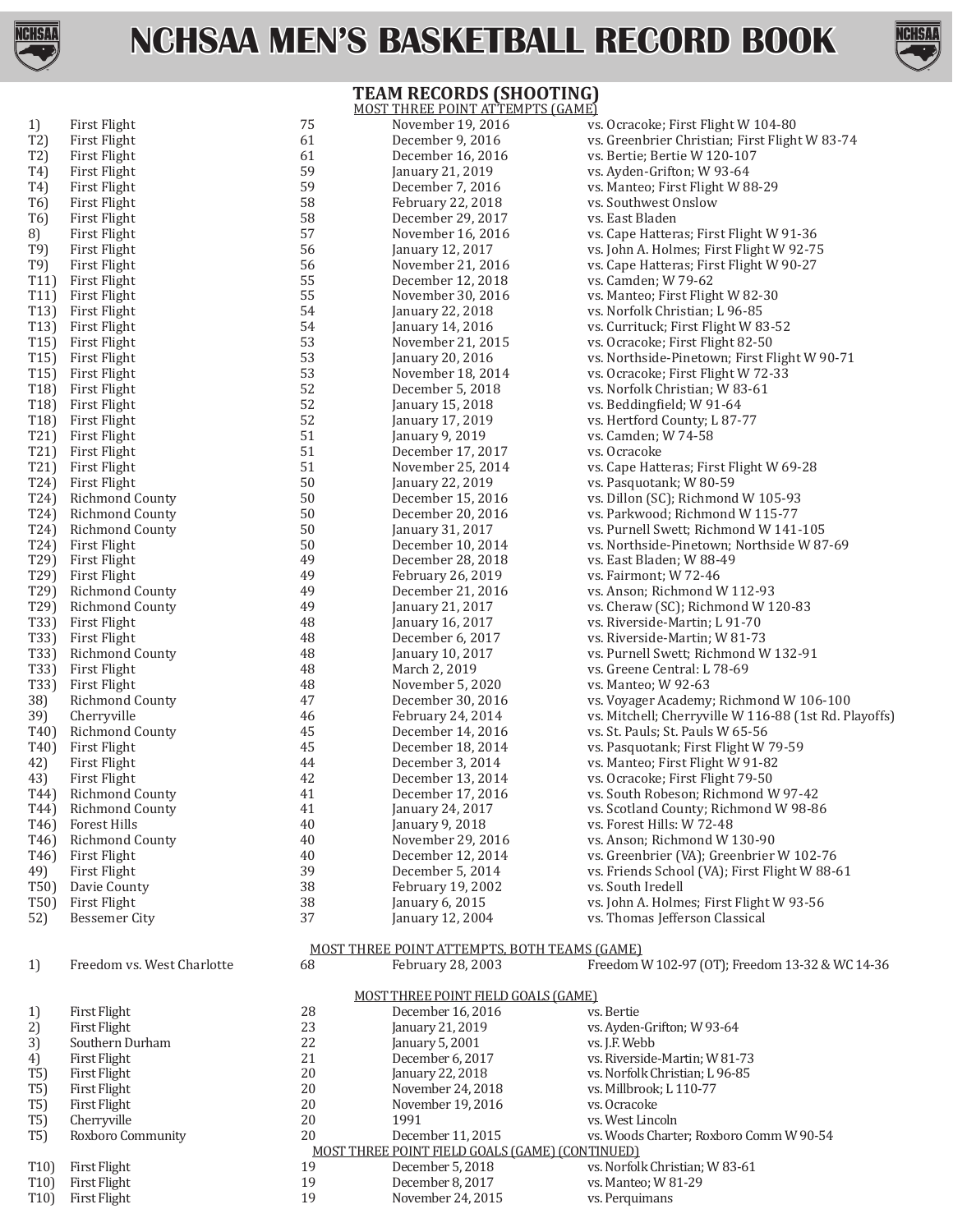



### **TEAM RECORDS (SHOOTING)**

| T10<br>T14)<br>T <sub>14</sub> )<br>T14)<br>T <sub>14</sub> )<br>T <sub>14</sub> )<br>T14)<br>T14)<br>T21<br>T21)<br>T21)<br>T21) | <b>First Flight</b><br><b>First Flight</b><br>First Flight<br>First Flight<br><b>First Flight</b><br>First Flight<br>Apex<br>Forest Hills<br><b>First Flight</b><br>First Flight<br><b>First Flight</b><br>First Flight | 19<br>18<br>18<br>18<br>18<br>18<br>18<br>18<br>$17\,$<br>$17\,$<br>17<br>17 | January 12, 2017<br>February 8, 2019<br>January 15, 2018<br>February 20, 2018<br>November 21, 2015<br>December 9, 2016<br>January 29, 2016<br>January 29, 2015<br>February 6, 2018<br>January 9, 2018<br>November 17, 2017<br>December 18, 2014 | vs. John A. Holmes<br>vs. Hertford County; W 89-62<br>vs. Beddingfield; W 91-74<br>vs. Goldsboro; (First Rd.) W 76-69<br>vs. Ocracoke<br>vs. Greenbrier Christian (VA)<br>vs. Fuquay-Varina; Apex W 93-75<br>vs. Mount Pleasant; Forest Hills W 94-62<br>vs. Bertie; W 80-75<br>vs. Mount Pleasant; W 72-48<br>vs. Cape Hatteras; W 90-24<br>vs. Pasquotank; First Flight W 79-59 |
|-----------------------------------------------------------------------------------------------------------------------------------|-------------------------------------------------------------------------------------------------------------------------------------------------------------------------------------------------------------------------|------------------------------------------------------------------------------|-------------------------------------------------------------------------------------------------------------------------------------------------------------------------------------------------------------------------------------------------|-----------------------------------------------------------------------------------------------------------------------------------------------------------------------------------------------------------------------------------------------------------------------------------------------------------------------------------------------------------------------------------|
|                                                                                                                                   |                                                                                                                                                                                                                         |                                                                              |                                                                                                                                                                                                                                                 |                                                                                                                                                                                                                                                                                                                                                                                   |
| 1)                                                                                                                                | First Flight vs. Millbrook                                                                                                                                                                                              | 35                                                                           | MOST THREE POINT FIELD GOALS, BOTH TEAMS (GAME)<br>November 24, 2018                                                                                                                                                                            | Millbrook W 110-77; First Flight 20 3PTM; Millbrook 15 3PTM                                                                                                                                                                                                                                                                                                                       |
| 2)                                                                                                                                | Southern Durham vs. J.F. Webb                                                                                                                                                                                           | 31                                                                           | January 5, 2001                                                                                                                                                                                                                                 | Southern Durham W 121-73; SD 22 3PTM; Webb 9 3PTM                                                                                                                                                                                                                                                                                                                                 |
| 3)                                                                                                                                | Cherryville vs. West Lincoln                                                                                                                                                                                            | 28                                                                           | 1991                                                                                                                                                                                                                                            | Cherryville W 105-78; Cherryville 20 3PTM; WL 8 3PTM                                                                                                                                                                                                                                                                                                                              |
| 4)                                                                                                                                | Freedom vs. West Charlotte                                                                                                                                                                                              | 27                                                                           | February 28, 2003                                                                                                                                                                                                                               | Freedom W 102-97 (OT); Freedom 13 3PTM; WC 14 3PTM                                                                                                                                                                                                                                                                                                                                |
|                                                                                                                                   |                                                                                                                                                                                                                         |                                                                              | MOST THREE POINT FIELD GOALS (QUARTER)                                                                                                                                                                                                          |                                                                                                                                                                                                                                                                                                                                                                                   |
| T1)                                                                                                                               | Southern Durham                                                                                                                                                                                                         | $11\,$                                                                       | January 5, 2001                                                                                                                                                                                                                                 | vs. J.F. Webb; Southern Durham W 121-73                                                                                                                                                                                                                                                                                                                                           |
| T1)                                                                                                                               | <b>First Flight</b>                                                                                                                                                                                                     | 11                                                                           | December 8, 2017                                                                                                                                                                                                                                | vs. Manteo                                                                                                                                                                                                                                                                                                                                                                        |
|                                                                                                                                   |                                                                                                                                                                                                                         |                                                                              | MOST THREE POINT FIELD GOALS (SEASON)                                                                                                                                                                                                           |                                                                                                                                                                                                                                                                                                                                                                                   |
| 1)                                                                                                                                | <b>First Flight</b>                                                                                                                                                                                                     | 382                                                                          | 2018-2019                                                                                                                                                                                                                                       |                                                                                                                                                                                                                                                                                                                                                                                   |
| 2)                                                                                                                                | First Flight                                                                                                                                                                                                            | 351                                                                          | 2017-2018                                                                                                                                                                                                                                       |                                                                                                                                                                                                                                                                                                                                                                                   |
| 3)                                                                                                                                | First Flight                                                                                                                                                                                                            | 335                                                                          | 2016-2017                                                                                                                                                                                                                                       |                                                                                                                                                                                                                                                                                                                                                                                   |
| 4)                                                                                                                                | Forest Hills                                                                                                                                                                                                            | 332                                                                          | 2017-2018                                                                                                                                                                                                                                       |                                                                                                                                                                                                                                                                                                                                                                                   |
| 5)                                                                                                                                | First Flight                                                                                                                                                                                                            | 324                                                                          | 2019-2020                                                                                                                                                                                                                                       |                                                                                                                                                                                                                                                                                                                                                                                   |
| 6)                                                                                                                                | <b>First Flight</b>                                                                                                                                                                                                     | 289                                                                          | 2015-2016                                                                                                                                                                                                                                       |                                                                                                                                                                                                                                                                                                                                                                                   |
| 7)                                                                                                                                | East Carteret                                                                                                                                                                                                           | 283                                                                          | 2013-2014                                                                                                                                                                                                                                       |                                                                                                                                                                                                                                                                                                                                                                                   |
|                                                                                                                                   |                                                                                                                                                                                                                         |                                                                              |                                                                                                                                                                                                                                                 | BEST FIELD GOAL PERCENTAGE (GAME) (MINIMUM 25 ATTEMPTS)                                                                                                                                                                                                                                                                                                                           |
| 1)                                                                                                                                | McDowell                                                                                                                                                                                                                | 79.2                                                                         | December 28, 1991                                                                                                                                                                                                                               | vs. Freedom; McDowell W 85-61; McDowell shot 38-48                                                                                                                                                                                                                                                                                                                                |
| 2)                                                                                                                                | North Surry                                                                                                                                                                                                             | 76.6                                                                         | 1984                                                                                                                                                                                                                                            | vs. East Surry; North Surry W 102-78; NS shot 36-47                                                                                                                                                                                                                                                                                                                               |
| 3)                                                                                                                                | Hickory                                                                                                                                                                                                                 | 75                                                                           | January 12, 1999                                                                                                                                                                                                                                | vs. South Iredell; Hickory W 75-46; Hickory shot 27-41                                                                                                                                                                                                                                                                                                                            |
|                                                                                                                                   |                                                                                                                                                                                                                         |                                                                              |                                                                                                                                                                                                                                                 | BEST FIELD GOAL PERCENTAGE (HALF) (MINIMUM 15 ATTEMPTS)                                                                                                                                                                                                                                                                                                                           |
| 1)                                                                                                                                | McDowell                                                                                                                                                                                                                | 87.5                                                                         | December 28, 1991                                                                                                                                                                                                                               | vs. Freedom; McDowell W 85-61; McDowell shot 21-24 (2H)                                                                                                                                                                                                                                                                                                                           |
| 2)                                                                                                                                | Hickory                                                                                                                                                                                                                 | 83.3                                                                         | February 26, 1999                                                                                                                                                                                                                               | vs. North Buncombe; Hickory shot 15-18 (2H)                                                                                                                                                                                                                                                                                                                                       |
| 3)                                                                                                                                | Farmville Central                                                                                                                                                                                                       | 80.9                                                                         | unknown                                                                                                                                                                                                                                         | vs. Bunn; Farmville Central W 85-72; FC shot 17-21 (2H)                                                                                                                                                                                                                                                                                                                           |
|                                                                                                                                   |                                                                                                                                                                                                                         |                                                                              |                                                                                                                                                                                                                                                 |                                                                                                                                                                                                                                                                                                                                                                                   |
| 1)                                                                                                                                | East Chapel Hill                                                                                                                                                                                                        |                                                                              | BEST FIELD GOAL PERCENTAGE (SEASON)<br>1996-1997                                                                                                                                                                                                |                                                                                                                                                                                                                                                                                                                                                                                   |
| 2)                                                                                                                                | Hickory                                                                                                                                                                                                                 | 54.5                                                                         | 1998-1999                                                                                                                                                                                                                                       | 692-1270                                                                                                                                                                                                                                                                                                                                                                          |
| 3)                                                                                                                                | <b>Bandys</b>                                                                                                                                                                                                           | 51.6                                                                         | 1984-1985                                                                                                                                                                                                                                       | 720-1394                                                                                                                                                                                                                                                                                                                                                                          |
|                                                                                                                                   |                                                                                                                                                                                                                         |                                                                              |                                                                                                                                                                                                                                                 |                                                                                                                                                                                                                                                                                                                                                                                   |
|                                                                                                                                   |                                                                                                                                                                                                                         |                                                                              | MOST FREE THROW ATTEMPTS, BOTH TEAMS (GAME)                                                                                                                                                                                                     |                                                                                                                                                                                                                                                                                                                                                                                   |
| 1)                                                                                                                                | SW Edgecombe vs. NW Halifax                                                                                                                                                                                             | 119                                                                          | 1992                                                                                                                                                                                                                                            | SWE FTA: 45; NWH FTA: 74                                                                                                                                                                                                                                                                                                                                                          |
| 2)                                                                                                                                | Hertford vs. Fike                                                                                                                                                                                                       | 112                                                                          | 1996                                                                                                                                                                                                                                            | Hertford W 91-67; Hertford FTA: 72; Fike FTA 40                                                                                                                                                                                                                                                                                                                                   |
| 3)                                                                                                                                | Terry Sanford vs. E.E. Smith<br>R-S Central vs. Chase                                                                                                                                                                   | 109<br>105                                                                   | December 17, 2004<br>1989                                                                                                                                                                                                                       | Terry Sanford FTA: 70; EE Smith FTA 39<br>R-S Central FTA: 57; Chase FTA: 48                                                                                                                                                                                                                                                                                                      |
| 4)                                                                                                                                |                                                                                                                                                                                                                         |                                                                              |                                                                                                                                                                                                                                                 |                                                                                                                                                                                                                                                                                                                                                                                   |
|                                                                                                                                   |                                                                                                                                                                                                                         |                                                                              | MOST FREE THROW ATTEMPTS (GAME)                                                                                                                                                                                                                 |                                                                                                                                                                                                                                                                                                                                                                                   |
| 1)                                                                                                                                | Northwest Halifax                                                                                                                                                                                                       | 74                                                                           | 1992                                                                                                                                                                                                                                            | vs. SouthWest Edgecombe                                                                                                                                                                                                                                                                                                                                                           |
| 2)                                                                                                                                | Hertford                                                                                                                                                                                                                | 72                                                                           | 1996                                                                                                                                                                                                                                            | vs. Fike                                                                                                                                                                                                                                                                                                                                                                          |
| 3)                                                                                                                                | Terry Sanford                                                                                                                                                                                                           | 70                                                                           | December 17, 2004                                                                                                                                                                                                                               | vs. E.E. Smith                                                                                                                                                                                                                                                                                                                                                                    |
|                                                                                                                                   |                                                                                                                                                                                                                         |                                                                              |                                                                                                                                                                                                                                                 |                                                                                                                                                                                                                                                                                                                                                                                   |
|                                                                                                                                   |                                                                                                                                                                                                                         |                                                                              | <b>MOST FREE THROWS MADE (GAME)</b>                                                                                                                                                                                                             |                                                                                                                                                                                                                                                                                                                                                                                   |
| 1)                                                                                                                                | Terry Sanford                                                                                                                                                                                                           | 52                                                                           | December 17, 2004                                                                                                                                                                                                                               | vs. E.E. Smith; E.E. Smith W 90-89                                                                                                                                                                                                                                                                                                                                                |
| 2)                                                                                                                                | Kinston                                                                                                                                                                                                                 | 45                                                                           | January 16, 1957                                                                                                                                                                                                                                | vs. Washington; Kinston W 97-74; Kinston shot 45-47 FT                                                                                                                                                                                                                                                                                                                            |
| 3)                                                                                                                                | North Surry<br>Hertford                                                                                                                                                                                                 | 43<br>39                                                                     | December 28, 1979<br>1996                                                                                                                                                                                                                       | vs. Surry Central; North Surry W 71-56<br>vs. Fike; Hertford W 91-67; Hertford FT% (39-72)                                                                                                                                                                                                                                                                                        |
| 4)                                                                                                                                |                                                                                                                                                                                                                         |                                                                              |                                                                                                                                                                                                                                                 |                                                                                                                                                                                                                                                                                                                                                                                   |
|                                                                                                                                   |                                                                                                                                                                                                                         |                                                                              | MOST CONSECUTIVE FREE THROWS MADE (GAME)                                                                                                                                                                                                        |                                                                                                                                                                                                                                                                                                                                                                                   |
| 1)                                                                                                                                | Maiden vs. Bessemer City                                                                                                                                                                                                | 26                                                                           | 1990                                                                                                                                                                                                                                            | Maiden W 72-61                                                                                                                                                                                                                                                                                                                                                                    |
|                                                                                                                                   |                                                                                                                                                                                                                         |                                                                              |                                                                                                                                                                                                                                                 |                                                                                                                                                                                                                                                                                                                                                                                   |
|                                                                                                                                   |                                                                                                                                                                                                                         |                                                                              | MOST FREE THROWS MADE (SEASON)                                                                                                                                                                                                                  |                                                                                                                                                                                                                                                                                                                                                                                   |
| 1)                                                                                                                                | <b>Bandys</b>                                                                                                                                                                                                           | 408                                                                          | 1983-1984                                                                                                                                                                                                                                       | Made 408 of 611                                                                                                                                                                                                                                                                                                                                                                   |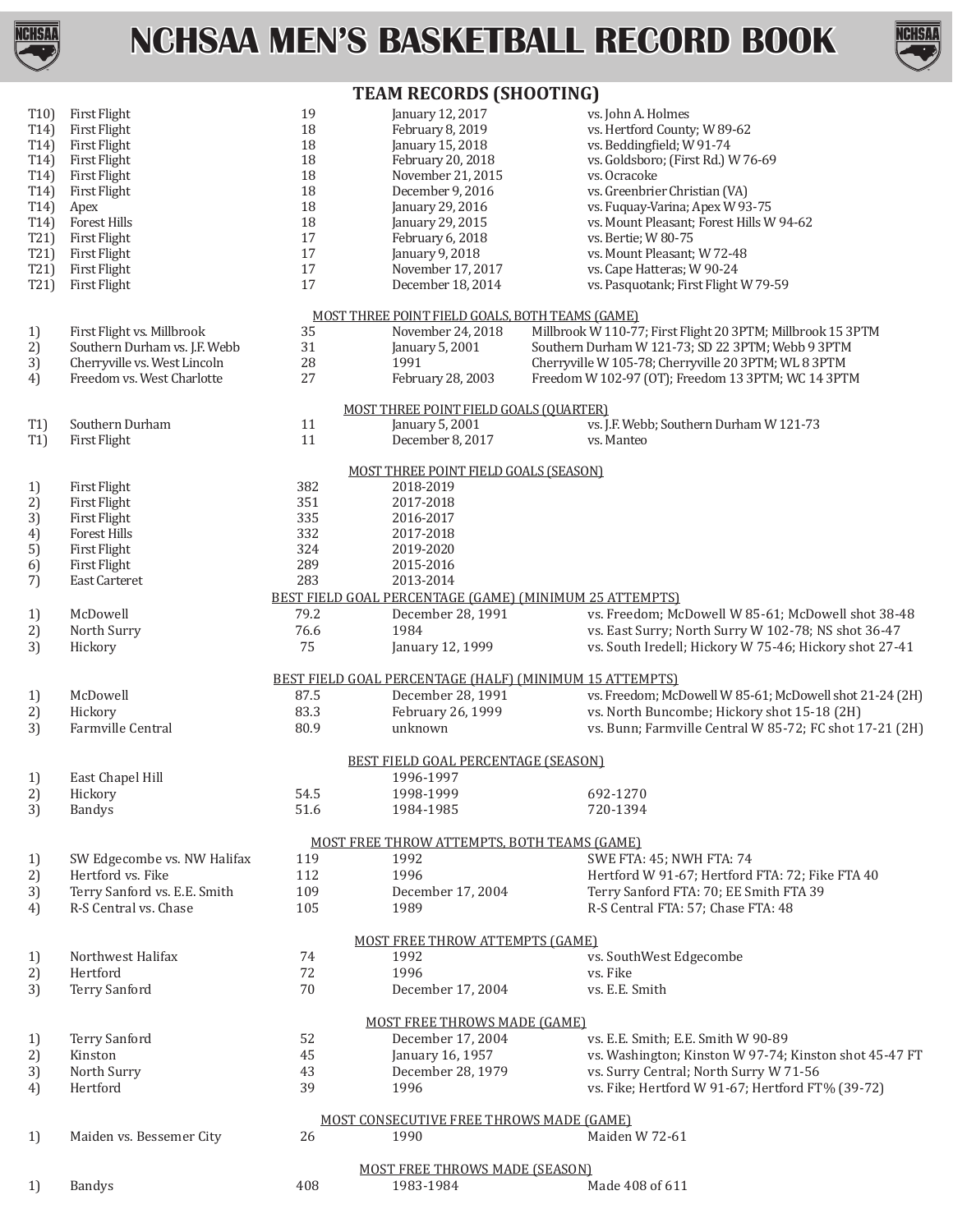



### **INDIVIDUAL RECORDS (SCORING)**

|          |                                               | <b>MOST POINTS (CAREER)</b>                                  |                |                                    |
|----------|-----------------------------------------------|--------------------------------------------------------------|----------------|------------------------------------|
| 1)       | JamesOn Curry                                 | Eastern Alamance                                             |                | 3,307 2000-2004                    |
| 2)       | Sage Surratt                                  | East Lincoln &                                               | 2,951          | 2013-2017                          |
|          |                                               | Lincolnton                                                   |                |                                    |
| 3)       | Akeem Richmond                                | Southern Lee                                                 |                | 2,846 2005-2009                    |
| 4)       | Lawrence "Cotton" Clayton Kittrell Zeb. Vance |                                                              |                | 2,758 1956-1959                    |
| 5)       | Josh King<br>Vernon Odom                      | Trinity<br><b>Bandys</b>                                     | 2,575          | 2,577 2000-2004<br>1979-1982       |
| 6)<br>7) | Donald Williams                               | Garner                                                       | 2,574          | 1988-1991                          |
| 8)       | Freddy Little                                 | Bunn                                                         | 2,565          |                                    |
| 9)       | Terry Whisnant                                | Cherryville                                                  | 2,561          | 2007-2011                          |
|          | 10) Mike Cottrell                             | Cullowhee                                                    | 2,503          | 1984-1987                          |
|          | 11) Chris King                                | Hobbton                                                      | 2,481          | 1984-1988                          |
|          | 12) Kody Shubert                              | Lincoln Charter                                              |                | 2,476 2014-2018                    |
|          | 13) Scooter Sherrill                          | West Rowan                                                   |                |                                    |
|          | 14) Julius Powell                             | Newton-Conover                                               |                | 2,469 1996-2000<br>2,424 2001-2005 |
|          | 15) Terrance Harcum                           | Granville Central                                            |                | 2,421 2017-2021                    |
|          | 16) Tashawn Mabry                             | Rocky Mount                                                  |                | 2,411 2006-2010                    |
|          | 17) Justin Johnson                            | Cherryville                                                  |                | 2,388 2004-2008                    |
|          | 18) Claude "Sleepy" Taylor                    | Bartlett Yancey                                              | 2,382          | 1970-1974                          |
|          | 19) Tony Byers                                | Lincoln Academy &                                            | 2,375          | 1966-1970                          |
|          |                                               | Bessemer City                                                |                |                                    |
|          | 20) Shon Coleman                              | West Iredell                                                 | 2,366          | 1992-1996                          |
|          | 21) Lamont Robinson                           | Eastern Alamance                                             | 2,288          | 2011-2014                          |
|          | 22) Brian Frazier                             | Roanoke Rapids                                               | 2,285          | 1987-1991                          |
|          | 23) Breon Pass                                | Reidsville                                                   |                | 2,219 2017-2021                    |
|          | 24) Brian Hege                                | Ledford                                                      | 2,203          | 1988-1992                          |
|          | 25) Shavlik Randolph                          | Broughton                                                    | 2,195          | 1999-2002                          |
|          | 26) Craig Dawson                              | Kinston                                                      | 2,182          | 1994-1998                          |
|          | 27) Lavar Batts, Jr.                          | Robinson                                                     | 2,174          | 2013-2017                          |
|          | 28) Anthony Oliver                            | North Duplin                                                 | 2,157          | 1985-1988                          |
|          | 29) Brock Young                               | <b>Broughton</b>                                             | 2,154          | 2004-2007                          |
|          | 30) James McCleave                            | Bandys                                                       | 2,135          | 1975-1979                          |
|          | 31) Ian Boyd                                  | Apex                                                         | 2,128          | 2012-2016                          |
|          | 32) Justin Strickland                         | East Davidson<br>Chatham Central                             | 2,122<br>2,104 | 2002-2006<br>2000-2004             |
|          | 33) Jason Thompson                            | McDowell                                                     | 2,102          | 1993-1997                          |
|          | 34) Jenis Grindstaff<br>35) John Virgil       | Elm City                                                     | 2,100          | 1974-1976                          |
|          | 36) Darius McGhee                             | Roxboro Community 2,095                                      |                | 2013-2016                          |
|          | T37) Courtney Alexander                       | C.E. Jordan                                                  | 2,087          | 1991-1995                          |
|          | T37) Donte Minter                             | West Rowan                                                   | 2,087          | 1998-2002                          |
|          | 39) Russell Stephens                          | Williams Township 2,082                                      |                | 1986-1989                          |
|          | 40) Phil Ford                                 | Rocky Mount                                                  | 2,076          | 1972-1974                          |
|          | 41) Jay Moody                                 | <b>Blue Ridge</b>                                            |                | 2,071 1993-1997                    |
|          | 42) Michael Ellis                             | South Iredell                                                |                | 2,063 2001-2004                    |
|          | 43) Trellonie Owens                           | Bladenboro                                                   |                | 2,059 1986-1990                    |
|          | 44) Ray Respess                               | Pantego                                                      | 2,042          | 1958-1961                          |
|          | 45) Jerry Stackhouse                          | Kinston / Oak Hill                                           | 2,039          | 1989-1992                          |
|          | 46) Joe Ladd                                  | Lowell                                                       | 2,035          | 1951-1955                          |
|          | 47) Kevin Strickland                          | North Surry                                                  | 2,031          | 1984-1987                          |
|          | 48) Donnie Seale                              | Morehead                                                     | 2,015          | 1986-1989                          |
|          | 49) Dewayne Grant                             | Davie County                                                 | 2,007          | 1973-1977                          |
|          | 50) Josh Cottrell                             | Hayesville                                                   | 2,005          | 2015-2018                          |
|          | 51) Reggie Bullock                            | Kinston                                                      | 2,001          | 2006-2010                          |
|          | 51) Jeremy Atkinson                           | Fike                                                         | 2,000          | 2006-2010                          |
|          |                                               |                                                              |                |                                    |
|          |                                               | <b>MOST POINTS (SEASON)</b>                                  |                |                                    |
| 1)       | Darius McGhee                                 | Roxboro Community                                            | 1,057          | 2015-2016                          |
| 2)       | <b>Themus Fulks</b>                           | North Davidson                                               | 1,055          | 2018-2019                          |
| 3)       | JamesOn Curry                                 | Eastern Alamance                                             | 972            | 2002-2003                          |
|          |                                               | <b>MOST POINTS BY A FRESHMAN (SEASON)</b>                    |                |                                    |
| 1)       | Lamont Robinson                               | Eastern Alamance                                             | 685            | 2010-2011                          |
| 2)       | JamesOn Curry                                 | Eastern Alamance                                             | 639            | 2000-2001                          |
| 3)       | Akeem Richmond                                | Southern Lee                                                 | 600            | 2005-2006                          |
| 4)       | Shon Coleman                                  | West Iredell                                                 | 596            | 1992-1993                          |
|          |                                               | <b>MOST POINTS BY A SOPHOMORE (SEASON)</b>                   |                |                                    |
| 1)       | JamesOn Curry                                 | Eastern Alamance                                             | 892            | 2001-2002                          |
| 2)       | Roy Bright                                    | Northern Durham                                              | 725            | 2001-2002                          |
| 3)       | Terrance Harcum                               | Granville Central                                            | 720            | 2018-2019                          |
| 4)       | Scooter Sherrill                              | West Rowan                                                   | 703            | 1997-1998                          |
| 1)       | Darius McGhee                                 | <b>MOST POINTS BY A JUNIOR (SEASON)</b><br>Roxboro Community | 1,057          | 2015-2016                          |
| 2)       | JamesOn Curry                                 | Eastern Alamance                                             | 972            | 2002-2003                          |
| 3)       | Lawrence "Cotton" Clayton                     | Kitrell Zeb. Vance                                           | 954            | 1957-1958                          |
|          |                                               |                                                              |                |                                    |

|                  | RDS (SCORING)       |                                                              |          |           |
|------------------|---------------------|--------------------------------------------------------------|----------|-----------|
|                  | Themus Fulks        | MOST POINTS BY A SENIOR (SEASON)<br>North Davidson           | 1055     | 2018-2019 |
| 1)<br>2)         | Donald Williams     | Garner                                                       | 961      | 1990-1991 |
| 3)               | Terry Whisnant      | Cherryville                                                  | 950      | 2010-2011 |
| 4)               | Sage Surratt        | Lincolnton                                                   | 936      | 2016-2017 |
| 5)               | <b>Eric Hicks</b>   | Dudley                                                       | 936      | 2001-2002 |
| 6)               | Lenwood Graham      | Maxton                                                       | 925      | 1974      |
| 7)               | Phil Ford           | Rocky Mount                                                  | 916      | 1973-1974 |
|                  |                     | <u>MOST POINTS PER GAME (SEASON)</u>                         |          |           |
| 1)               | Woody Wright        | Hamlet                                                       | 36.7     | 1966-1967 |
| 2)               | Darius McGhee       | Roxboro Community                                            | 36.4     | 2015-2016 |
| 3)               | Donald Williams     | Garner                                                       | 35.6     | 1990-1991 |
|                  |                     | <b>MOST 20-POINT GAMES (CAREER)</b>                          |          |           |
| T1)              | Akeem Richmond      | Southern Lee                                                 | 85       | 2005-2009 |
| T <sub>1</sub>   | Sage Surratt        | East Lincoln & Lincolnton 85                                 |          | 2013-2017 |
| 3)               | Terrance Harcum     | Granville Central                                            | 76       | 2017-2021 |
| T4)              | JamesOn Curry       | Eastern Alamance                                             | 74       | 2000-2003 |
| T4)              | Vernon Odom         | Bandys                                                       | 74       | 1978-1982 |
| 6)               | Terry Whisnant      | Cherryville                                                  | 73       | 2007-2011 |
| 7)               | Chris King          | Hobbton                                                      | 71       | 1984-1988 |
| 8)               | Shon Coleman        | West Iredell                                                 | 68       | 1992-1996 |
| 9)               | <b>Brian Hege</b>   | Ledford                                                      | 63       | 1988-1992 |
| 10)              | James McCleave      | <b>Bandys</b><br><b>MOST 20-POINT GAMES (SEASON)</b>         | 58       | 1973-1977 |
| T <sub>1</sub>   | Themus Fulks        | North Davidson                                               | 29       | 2018-2019 |
| T <sub>1</sub>   | Terry Whisnant      | Cherryville                                                  | 29       | 2010-2011 |
| T3)              | Vernon Odom         | Bandys                                                       | 28       | 1980-1981 |
| T3)              | JamesOn Curry       | Eastern Alamance                                             | 28       | 2002-2003 |
| T3)              | Eric Hicks          | Dudley                                                       | 28       | 2001-2002 |
| T3)              | Justin Johnson      | Cherryville                                                  | 28       | 2006-2007 |
| T3)              | Akeem Richmond      | Southern Lee                                                 | 28       | 2006-2007 |
| T8)              | Terrance Harcum     | Granville Central                                            | 27       | 2019-2020 |
| T8)              | Darius McGhee       | Roxboro Community                                            | 27       | 2015-2016 |
| T8)              | Donald Williams     | Garner                                                       | 27       | 1990-1991 |
| T8)              | Vernon Odom         | <b>Bandys</b>                                                | 27       | 1981-1982 |
| 12)              | Chris King          | Hobbton                                                      | 26       | 1987-1988 |
|                  |                     | MOST 20-POINT GAMES (CONSECUTIVE)                            |          |           |
| 1)               | Donald Williams     | Garner                                                       | 29       | 1991      |
|                  |                     | <b>MOST 30-POINT GAMES (CAREER)</b>                          |          |           |
| 1)               | JamesOn Curry       | Eastern Alamance                                             | 44       | 2000-2003 |
| 2)               | Sage Surratt        | East Lincoln & Lincolnton 41                                 |          | 2013-2017 |
| 3)               | Shon Coleman        | West Iredell                                                 | 37       | 1992-1996 |
| 4)               | Terry Whisnant      | Cherryville                                                  | 35       | 2007-2011 |
| 5)               | Darius McGhee       | Roxboro Community                                            | 34       | 2015-2016 |
| 5)               | Donald Williams     | Garner                                                       | 34       | 1988-1991 |
|                  | Darius McGhee       | <b>MOST 30-POINT GAMES (SEASON)</b><br>Roxboro Community     | 22       | 2015-2016 |
| 1)               | Donald Williams     |                                                              |          | 1990-1991 |
| 1)<br>3)         | JamesOn Curry       | Garner<br>Eastern Alamance                                   | 22<br>20 | 2002-2003 |
| 4)               | JamesOn Curry       | Eastern Alamance                                             | 19       | 2001-2002 |
| 4)               | Sage Surratt        | Lincolnton                                                   | 19       | 2016-2017 |
|                  |                     | MOST 30-POINT GAMES (CONSECUTIVE)                            |          |           |
| 1)               | Themus Fulks        | North Davidson                                               | 18       | 2018-2019 |
| T2)              | JamesOn Curry       | Eastern Alamance                                             | 10       | 2002-2003 |
| T <sub>2</sub> ) | Sage Surratt        | East Lincoln                                                 | 10       | 2015-2016 |
| 4)               | Donald Williams     | Garner                                                       | 8        | 1991      |
| 5)               | JamesOn Curry       | Eastern Alamance                                             | 7        | 2001-2002 |
| $**$             | David Burns         | <b>Bishop McGuinness</b>                                     | 9        | 1993-1994 |
|                  |                     | ** Achieved while Bishop McGuinness was not an NCHSAA Member |          |           |
|                  |                     | <b>MOST 40-POINT GAMES (CAREER)</b>                          |          |           |
| 1)               | JamesOn Curry       | Eastern Alamance                                             | 16       | 2000-2003 |
| 2)               | Darius McGhee       | Roxboro Community                                            | 13       | 2015-2016 |
| 3)               | Donald Williams     | Garner                                                       | 10       | 1988-1991 |
|                  |                     | MOST 40-POINT GAMES (SEASON)                                 |          |           |
| 1)               | Darius McGhee       | Roxboro Community                                            | 12       | 2015-2016 |
| 2)               | Chris Vanlandingham | North Henderson                                              | 9        | 2007-2008 |
| 3)               | Donald Williams     | Garner                                                       | 8        | 1990-1991 |
| 4)               | JamesOn Curry       | Eastern Alamance                                             | 8        | 2002-2003 |
| 5)               | JamesOn Curry       | Eastern Alamance                                             | 8        | 2001-2002 |
|                  |                     | <b>MOST 40-POINT GAMES (CONSECUTIVE)</b>                     |          |           |
| 1)               | Darius McGhee       | Roxboro Community                                            | 4        | 2015-2016 |

1) Darius McGhee Roxboro Community 4 2015-2016 2) Donald Williams (Two-Times) Garner 3 1991 (2X)<br>James On Curry Eastern Alamance 3 2001-2002 Frameson Curry Eastern Alamance 3 2001-2002<br>
Jameson Curry Eastern Alamance 3 2002-2003

Sage Surratt

2) Terry Whisnant Cherryville 3 2010-2011<br>
2016-2017<br>
2016-2017

Eastern Alamance  $\begin{array}{ccc} 3 & 2002\text{-}2003 \\ 3 & 2010\text{-}2011 \end{array}$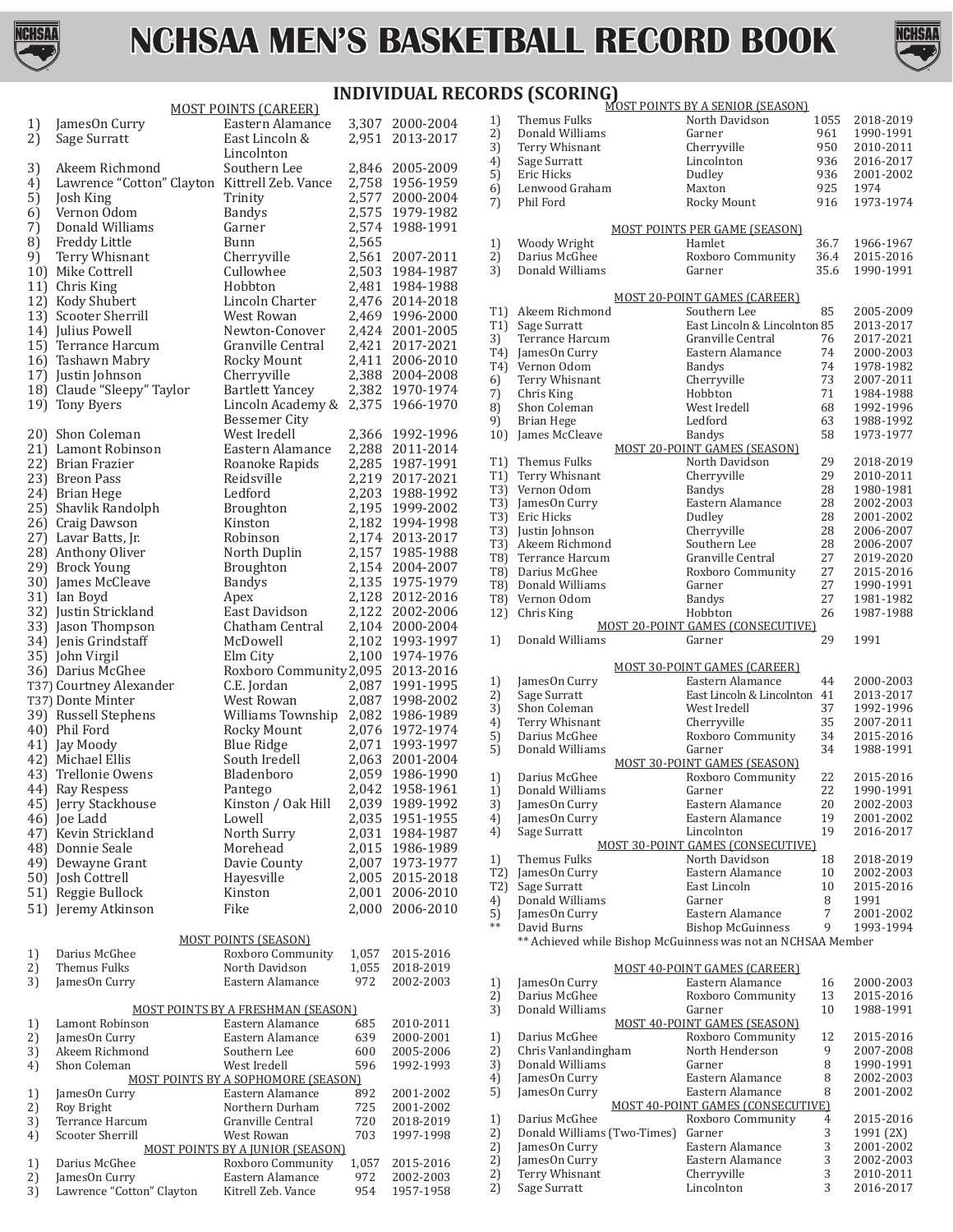



#### **INDIVIDUAL RECORDS (SCORING)**

|     |                       |                           | <u>MOST POINTS (GAME)</u>    |      |                                                 |
|-----|-----------------------|---------------------------|------------------------------|------|-------------------------------------------------|
| 1)  | Bob Poole             | Clayton                   | 67                           | 1950 | vs. Corinth Holders; Clayton W 88-27            |
| 2)  | JamesOn Curry         | Eastern Alamance          | 65                           | 2004 | vs. Western Alamance; EA W 100-72               |
| 3)  | David Smith           | North Surry               | 65                           | 1967 | vs. Maiden; NS W 95-75                          |
| 4)  | Cam Hamilton          | Charlotte Z.B. Vance      | 63                           | 2017 | vs. Richmond; Richmond W 123-118                |
| 5)  | Jeff Ward             | Nakina                    | 63                           | 1982 | vs. Acme-Delco                                  |
| 6)  | Chris Paul            | West Forsyth              | 61                           | 2002 | vs. Parkland; WF W 117-71                       |
| 7)  | John Byrne            | <b>Wake Forest</b>        | 60                           | 1968 | vs. Benson; WF W 106-56                         |
| 8)  | Freddie Little        | Bunn                      | 59                           | 2004 | vs. South Granville; Bunn W 91-71               |
| 9)  | JamesOn Curry         | Eastern Alamance          | 59                           | 2001 | vs. Chatham (VA); EA W 112-59                   |
|     |                       |                           | 59                           | 1969 |                                                 |
| 10) | Tony Byers            | <b>Bessemer City</b>      |                              |      | vs. Tryon (Gaston)                              |
| 11) | Sage Surratt          | Lincolnton                | 57                           | 2017 | vs. Bandys; W 104-84                            |
| 12) | Darius McGhee         | Roxboro Community         | 57                           | 2016 | vs. River Mill Academy; RC W 81-76              |
| 13) | Wayne Dillard         | Cary                      | 57                           | 1965 | vs. Selma                                       |
| 14) | John Lucas            | Hillside                  | 56                           | 1972 | vs. Orange; Hillside W 124-113                  |
| 15) | Yogi Poteat           | Hendersonville            | 56                           | 1958 | vs. Christ School (NC); Hend W 104-58           |
| 16) | Jimmy Fornes          | Chicod                    | 56                           | 1958 | vs. Grifton; Chicod W 93-35                     |
| 17) | Sage Surratt          | Lincolnton                | 55                           | 2016 | vs. Bandys; W 94-76                             |
| 18) | Shamari Spears        | Salisbury                 | 55                           | 2003 | vs. East Davidson; Salisbury W 99-62            |
| 19) | Terrell McIntyre      | Hoke County               | 55                           | 1995 | vs. Anson                                       |
| 20) | Donald Williams       | Garner                    | 55                           | 1991 | vs. Millbrook; Garner W 76-75                   |
| 21) | Cleveton Arthur       | John Wilkinson            | 55                           | 1972 | vs. Belhaven; JW W 105-81                       |
|     |                       |                           | 55                           |      |                                                 |
| 22) | Jerry Simpson         | Boonville                 |                              | 1955 | vs. Yadkinville; Boonville W 79-62              |
| 23) | <b>Buddy Weathers</b> | Lattimore                 | 55                           | 1954 | vs. Bethware; Lattimore W 91-52                 |
| 24) | Bill "Tex" Everett    | Bethel                    | 55                           | 1964 | vs. Winterville; Winterville W 81-79            |
| 25) | Keegan Pace           | Williams                  | 55                           | 2010 | vs. Eastern Alamance; EA W 109-98 (30T)         |
| 26) | Darius McGhee         | Roxboro Community         | 55                           | 2015 | vs. Woods Charter; RC W 90-54                   |
| 27) | Phil Ford             | Rocky Mount               | 54                           | 1974 | vs. New Bern; RM W 83-74                        |
| 28) | Morris Walker         | Lansing                   | 54                           | 1956 | vs. Beaver Creek                                |
| 29) | Larry Morgan          | Colfax                    | 54                           | 1962 |                                                 |
| 30) | Steve Harrison        | Reidsville                | 54                           | 1991 | vs. Northwest Cabarrus                          |
| 31) | Donald Elliot         | <b>Dallas</b>             | 54                           | 1971 | vs. Charlotte Catholic                          |
|     |                       |                           |                              |      |                                                 |
| 32) | Corwin Woodard        | Fike                      | 54                           | 1990 | vs. SouthWest Edgecombe; SWE W 106-103          |
| 33) | Chris Vanlandingham   | North Henderson           | 54                           | 2008 | vs. Hendersonville                              |
| 34) | <b>Taylor McCurry</b> | Enka                      | 54                           | 2012 | vs. Tuscola; Enka W 105-101                     |
| 35) | Donte Edwards         | Durham School of the Arts | 54                           | 2018 | vs. Carrboro; Carrboro W 94-90 (3 OT)           |
| 36) | James McCleave        | <b>Bandys</b>             | 53                           | 1977 | vs. Bunker Hill                                 |
| 37) | Ronnie McAdoo         | Orange                    | 53                           | 1977 | vs. Durham                                      |
| 38) | Jake Robinson         | Pisgah                    | 53                           | 2006 | vs. Brevard                                     |
| 39) | Robert Glenn Dupree   | Pine Level                | 53                           | 1950 | vs. Corinth Holders                             |
| 40) | <b>Buzz Hauser</b>    | Westfield                 | 53                           | 1956 | vs. Flat Rock; Westfield W 80-45                |
| 41) | Josh Reep             | West Davidson             | 53                           | 1995 | vs. Thomasville; Thomasville W 110-94           |
| 42) | Nick Winstead         | Coopers                   | 53                           | 1967 | vs. Middlesex                                   |
| 43) | <b>Bray Pemberton</b> | North Mecklenburg         | 52                           | 2001 | vs. West Mecklenburg                            |
|     | Don Buckner           | Stanley                   | 52                           | 1955 | vs. Bessemer City                               |
| 44) |                       |                           | 52                           |      |                                                 |
| 45) | Calvin Daniels        | Washington                |                              | 2004 | vs. Southside; Washington W 89-77               |
| 46) | Phil Ford             | Rocky Mount               | 52                           | 1974 | vs. Northeastern                                |
| 47) | Justin Strickland     | East Davidson             | 52                           | 2005 | vs. North Davidson; ND W 101-99                 |
| 48) | Jack Konstanzer       | First Flight              | 51                           | 2015 | vs. Bertie; Bertie W 98-86                      |
| 49) | Sage Surratt          | Lincolnton                | 51                           | 2017 | vs. North Gaston; W 73-59                       |
| 50) | Darius McGhee         | Roxboro Community         | 51                           | 2016 | vs. Raleigh Charter; Rox. Com. W 83-60          |
| 51) | Phil Ford             | Rocky Mount               | 51                           | 1973 | vs. Sanderson; RM W 92-87                       |
| 52) | James Terrell         | Louisburg                 | 51                           | 1990 | vs. Southwestern Randolph; Louisburg W 100-74   |
| 53) | James Lassiter        | Harrellsville             | 51                           | 1960 | vs. Mars Hill; Harrellsvill W 91-34             |
| 54) | <b>Harvey Petty</b>   | Crest                     | 51                           | 1989 | vs. West Mecklenburg                            |
| 55) | James Terrell         | Louisburg                 | 51                           | 1989 | vs. NC School of Science & Math                 |
| 56) | Donald Williams       | Garner                    | 51                           | 1991 | vs. Millbrook; Garner W 108-105                 |
|     | Jerry Webster         | Jordan-Matthews           | 51                           | 1957 | vs. Pittsboro; JM W 92-76                       |
| 57) |                       |                           | 51                           |      |                                                 |
| 58) | Lavelle Moton         | Enloe                     |                              | 1991 | vs. Cary; Enloe W 88-75                         |
| 59) | Miles Bowman          | Parkland                  | 51                           | 2011 | vs. Southwest Guilford; Parkland W 111-103 (OT) |
| 60) | Kenny Poston          | Cherryville               | 51                           | 2013 | vs. Mitchell; Cherryville W 116-88 (Playoffs)   |
| 61) | Jamarien Dalton       | North Davidson            | 50                           | 2021 | vs. Thomasville; W 86-61                        |
| 62) | Sage Surratt          | East Lincoln              | $50\,$                       | 2016 | vs Maiden; W 91-57                              |
| 63) | Darius McGhee         | Roxboro Community         | 50                           | 2015 | vs. Athens Drive; AD W 94-91 (OT)               |
| 64) | Rodney Hyatt          | Anson                     | $50\,$                       | 1985 | vs. Hoke County; HC W 86-81                     |
| 65) | <b>Butch Hassell</b>  | Beaufort                  | $50\,$                       | 1960 | vs. Newport                                     |
| 66) | David Smith           | North Surry               | 50                           | 1967 | vs. Hildebran                                   |
| 67) | Lefty Inman           | Westfield                 | 50                           | 1950 | vs. Franklin                                    |
| 68) | Rusty Larue           | Northwest Guilford        | 50                           | 1992 | vs. Reidsville                                  |
|     | Alex Martin           | High Point Central        | 50                           | 2000 | vs. East Davidson; HPC W 81-59                  |
| 69) |                       |                           |                              |      |                                                 |
| 70) | <b>Teddy Smith</b>    | Riverside-Durham          | 50                           | 2001 | vs. Enloe; Enloe W 104-101                      |
| 71) | Chris Vanlandingham   | North Henderson           | 50                           | 2008 | vs. Pisgah; Pisgah W 74-72                      |
| 72) | Donald Hines          | Selma                     | 50                           | 1962 | vs. Benson; Selma W 88-70                       |
|     |                       |                           |                              |      |                                                 |
|     |                       |                           | <b>MOST POINTS (QUARTER)</b> |      |                                                 |
| 1)  | John Byrne            | <b>Wake Forest</b>        | 31                           | 1968 | vs. Benson                                      |
| 2)  | <b>Ashley Bass</b>    | Concord                   | 29                           | 1993 | vs. Central Cabarrus                            |
| T3) | Craig Dawson          | Kinston                   | 28                           | 1997 | vs. Northern Nash                               |
| T3) | Joe Davis             | <b>Granite Falls</b>      | 28                           | 1976 | vs. Bandys                                      |
|     |                       |                           |                              |      |                                                 |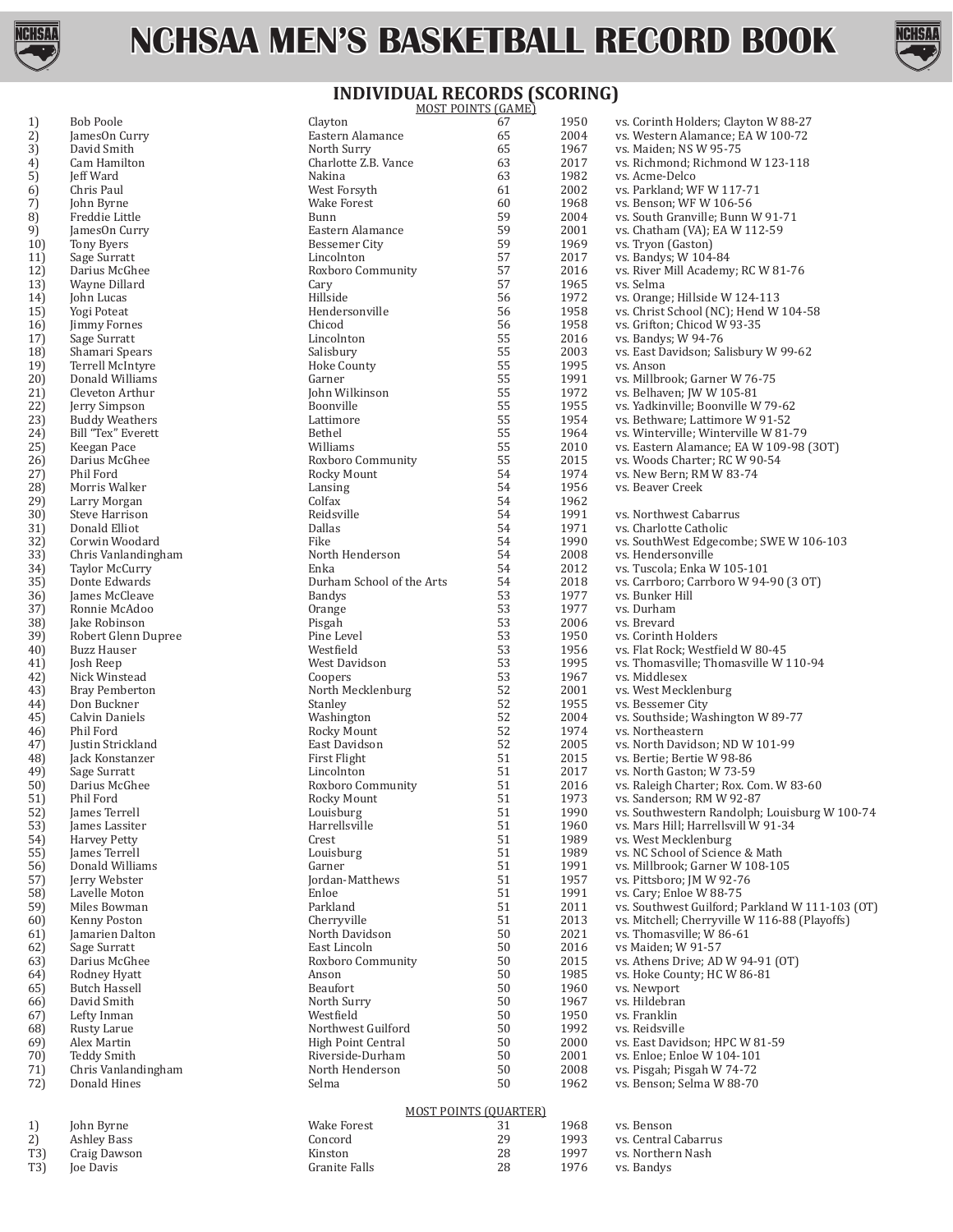



|              | <b>INDIVIDUAL RECORDS (SHOOTING)</b> |                                                             |            |                                    |                      |                                           |                                                    |            |                        |  |
|--------------|--------------------------------------|-------------------------------------------------------------|------------|------------------------------------|----------------------|-------------------------------------------|----------------------------------------------------|------------|------------------------|--|
|              |                                      | <b>MOST FREE THROWS ATTEMPTED (CAREER)</b>                  |            |                                    |                      |                                           | HIGHEST FREE THROW PERCENTAGE (CAREER)             |            |                        |  |
| 1)           | Justin Johnson                       | Cherryville                                                 | 907        | 2004-2008                          | 1)                   | Roderick Howard                           | Ashbrook<br>HIGHEST FREE THROW PERCENTAGE (SEASON) | 89.3       | 1990-1993              |  |
| 2)<br>3)     | Sage Surratt<br>Terrance Harcum      | East Lincoln & Lincolnton836 2013-2017<br>Granville Central | 818        | 2017-2021                          | 1)                   | Rusty LaRue                               | Northwest Guilford                                 | 92.3       | 1990-1991              |  |
| 4)           | Dylan Blake                          | First Flight                                                | 768        | 2016-2020                          |                      | *120 of 130                               |                                                    |            |                        |  |
| 5)           | Peyton Pappas                        | Cedar Ridge                                                 | 720        | 2013-2016                          |                      |                                           |                                                    |            |                        |  |
| 6)           | Chris King                           | Hobbton                                                     | 709        | 1984-1988                          |                      |                                           | MOST FIELD GOALS MADE (CAREER)                     |            |                        |  |
| 7)           | <b>Brian Hege</b>                    | Ledford                                                     | 701        | 1988-1992                          | 1)                   | Akeem Richmond                            | Southern Lee                                       | 1075       | 2005-2009              |  |
| 8)           | Jason Thompson                       | Chatham Central                                             | 681        | 2000-2004                          | 2)                   | Vernon Odom                               | <b>Bandys</b>                                      | 1054       | 1978-1982              |  |
| 9)           | Lamont Robinson                      | Eastern Alamance                                            | 675        | 2011-2014                          |                      |                                           |                                                    |            |                        |  |
| 10)          | Sleepy Taylor                        | <b>Bartlett Yancey</b>                                      | 658        |                                    |                      |                                           | MOST FIELD GOALS MADE (SEASON)                     |            |                        |  |
|              | 11) Jenis Grindstaff                 | McDowell                                                    | 648        | 1993-1997                          | 1)                   | Eric Hicks                                | Dudley                                             | 365        | 2001-2002              |  |
|              | 12) Vernon Odom                      | <b>Bandys</b>                                               | 613        | 1978-1982                          | 2)                   | Darius McGhee                             | Roxboro Community                                  | 363        | 2015-2016              |  |
|              | 13) JamesOn Curry                    | Eastern Alamance                                            | 581        | 2000-2003                          | $\overline{3}$<br>4) | JamesOn Curry<br>Vernon Odom              | Eastern Alamance<br><b>Bandys</b>                  | 337<br>334 | 2002-2003<br>1980-1981 |  |
|              |                                      | <b>MOST FREE THROWS ATTEMPTED (SEASON)</b>                  |            |                                    | 5)                   | Sleepy Taylor                             | <b>Bartlett Yancey</b>                             | 334        |                        |  |
| 1)           | Sage Surratt                         | Lincolnton                                                  | 342        | 2016-2017                          | 6)                   | Sage Surratt                              | East Lincoln                                       | 330        | 2015-2016              |  |
| $2\tilde{)}$ | Justin Johnson                       | Cherryville                                                 | 333        | 2006-2007                          | $\overline{7}$       | Donald Williams                           | Garner                                             | 328        | 1990-1991              |  |
| 3)           | Josh Reep                            | West Davidson                                               | 312        | 1995-1996                          | 8)                   | Vernon Odom                               | <b>Bandys</b>                                      | 326        | 1981-1982              |  |
|              |                                      |                                                             |            |                                    | 9)                   | JamesOn Curry                             | Eastern Alamance                                   | 321        | 2001-2002              |  |
|              |                                      | <b>MOST FREE THROWS MADE (CAREER)</b>                       |            |                                    |                      |                                           |                                                    |            |                        |  |
| 1)           | Sage Surratt                         | East Lincoln &                                              | 654        | 2013-2017                          |                      |                                           | MOST FIELD GOALS MADE (GAME)                       |            |                        |  |
|              |                                      | Lincolnton                                                  |            |                                    | 1)                   | <b>Jeff Ward</b>                          | Nakina                                             | 25         | 1982                   |  |
| 2)           | Akeem Richmond                       | Southern Lee                                                | 642        | 2005-2009                          | 2)                   | John Byrne                                | <b>Wake Forest</b>                                 | 25         | 1968                   |  |
| 3)           | <b>Terrance Harcum</b>               | Granville Central                                           | 634        | 2017-2021                          | 3)                   | JamesOn Curry                             | Eastern Alamance                                   | 25         | 1/19/2004              |  |
| 4)           | Roderick Howard                      | Ashbrook                                                    | 619        | 1990-1993                          | 4)                   | JamesOn Curry                             | Eastern Alamance                                   | 24         | 2001-2002              |  |
| 5)           | Dylan Blake                          | First Flight                                                | 589        | 2016-2020                          |                      |                                           | MOST THREE-POINT GOALS ATTEMPTED (SEASON)          |            |                        |  |
| 6)           | Peyton Pappas                        | Cedar Ridge                                                 | 558        | 2013-2016                          | 1)                   | Akeem Richmond                            | Southern Lee                                       | 448        | 2005-2009              |  |
| 7)<br>8)     | Lamont Robinson                      | Eastern Alamance                                            | 554<br>529 | 2011-2014                          | 2)                   | Reese Jones                               | First Flight                                       | 340        | 2018-2019              |  |
| 9)           | Sleepy Taylor<br>Jenis Grindstaff    | <b>Bartlett Yancey</b><br>McDowell                          | 522        | 1993-1997                          | 3)                   | Dylan Blake                               | First Flight                                       | 336        | 2017-2018              |  |
| 10)          | Justin Johnson                       | Cherryville                                                 | 503        | 2004-2008                          | 4)                   | Dylan Blake                               | First Flight                                       | 322        | 2016-2017              |  |
| 11)          | Chris King                           | Hobbton                                                     | 479        | 1984-1988                          | $\overline{5}$       | Jai Rorie                                 | <b>Forest Hills</b>                                | 311        | 2017-2018              |  |
|              | 12) Jason Thompson                   | Chatham Central                                             | 476        | 2000-2004                          | 6)                   | Sean Stephens                             | Davie County                                       | 308        | 2001-2002              |  |
|              | 13) Donald Williams                  | Garner                                                      | 468        | 1988-1991                          |                      |                                           |                                                    |            |                        |  |
|              | 14) Vernon Odom                      | <b>Bandys</b>                                               | 467        | 1978-1982                          |                      |                                           | MOST THREE-POINT GOALS MADE (SEASON)               |            |                        |  |
|              | 15) Will Johnson                     | Hickory                                                     | 455        | 1995-1999                          | 1)                   | Josh King                                 | Trinity                                            | 164        | 2003-2004              |  |
|              |                                      |                                                             |            |                                    | 2)                   | Darius McGhee                             | Roxboro Community                                  | 150        | 2015-2016              |  |
|              |                                      | <b>MOST FREE THROWS MADE (SEASON)</b>                       |            |                                    | 3)                   | <b>Anthony Harris</b>                     | Central Cabarrus                                   | 149        | 2003-2004              |  |
| 1)           | Akeem Richmond                       | Southern Lee                                                | 296        | 2007-2008                          |                      | T4) Jai Rorie                             | <b>Forest Hills</b>                                | 141        | 2017-2018              |  |
| 2)           | Sage Surratt                         | Lincolnton                                                  | 260        | 2016-2017                          | T4)                  | Jackson Gabriel<br>Jai Rorie              | Lincoln Charter                                    | 141<br>132 | 2018-2019<br>2016-2017 |  |
| 3)           | Roderick Howard                      | Ashbrook                                                    | 254        | 1992-1993                          | 6)<br>7)             | Jackson Gabriel                           | Forest Hills<br>Lincoln Charter                    | 128        | 2016-2017              |  |
|              |                                      | MOST CONSECUTIVE FREE THROWS MADE                           |            |                                    | 8)                   | Sean Stephens                             | Davie County                                       | 127        | 2001-2002              |  |
|              | T1) Tony King                        | Clyde A. Erwin                                              | 54         | 1987-1988                          | 9)                   | Terry Whisnant                            | Cherryville                                        | 124        | 2010-2011              |  |
|              | T1) Richard Hauser                   | Westfield                                                   | 54         | 1956                               |                      | 10) Robert Doggett                        | Reidsville                                         | 123        | 1989-1990              |  |
|              |                                      |                                                             |            |                                    |                      |                                           |                                                    |            |                        |  |
|              |                                      |                                                             |            | MOST REBOUNDS (CAREER)             |                      | <b>INDIVIDUAL RECORDS (MISCELLANEOUS)</b> |                                                    |            |                        |  |
| 1)           | Jackson Simmons                      | Smoky Mountain                                              |            | 1,554                              |                      | 2007-2011                                 | Fr: 308; So: 365; Jr: 424; Sr: 457                 |            |                        |  |
| 2)           | Jason Parker                         | West Charlotte                                              |            | 1,420                              |                      | 1997-2000                                 |                                                    |            |                        |  |
| 3)           | Sleepy Taylor                        | <b>Bartlett Yancey</b>                                      |            | 1,377                              |                      |                                           |                                                    |            |                        |  |
| 4)           | Chris King                           | Hobbton                                                     |            | 1,302                              |                      | 1984-1988                                 |                                                    |            |                        |  |
|              |                                      |                                                             |            |                                    |                      |                                           |                                                    |            |                        |  |
|              | Lawrence "Cotton" Clayton            | Kitrell Zeb. Vance                                          |            | <b>MOST REBOUNDS (GAME)</b><br>46  |                      | January 6, 1959                           | vs. Knightdale; Z. Vance W 61-37                   |            |                        |  |
| 1)<br>2)     | Lawrence "Cotton" Clayton            | Kitrell Zeb. Vance                                          |            | 44                                 |                      | 1959                                      | vs. Youngsville                                    |            |                        |  |
| 3)           | Tony Wright                          | Bunn                                                        |            | 35                                 |                      | December 9, 1978                          | vs. South Granville                                |            |                        |  |
| 4)           | Chandler Bare                        | <b>East Wilkes</b>                                          |            | 34                                 |                      | January 20, 2015                          | vs. North Wilkes; EW W 62-38                       |            |                        |  |
|              |                                      |                                                             |            |                                    |                      |                                           |                                                    |            |                        |  |
|              |                                      |                                                             |            | <b>MOST BLOCKED SHOTS (CAREER)</b> |                      |                                           |                                                    |            |                        |  |
| 1)           | John Cannon                          | Mountain Heritage                                           |            | 620                                |                      | 2007-2011                                 |                                                    |            |                        |  |
| 2)           | Eric Hicks                           | Dudley                                                      |            | 435                                |                      | 1998-2002                                 |                                                    |            |                        |  |
| 3)           | Chris King                           | Hobbton                                                     |            | 395                                |                      | 1984-1988                                 |                                                    |            |                        |  |
|              |                                      |                                                             |            | <b>MOST BLOCKED SHOTS (SEASON)</b> |                      |                                           |                                                    |            |                        |  |
| 1)           | Eric Hicks                           | Dudley                                                      |            | 210                                |                      | 2001-2002                                 |                                                    |            |                        |  |
| 2)           | John Cannon                          | Mountain Heritage                                           |            | 208                                |                      | 2010-2011                                 |                                                    |            |                        |  |
| 3)           | Brendan Haywood                      | Dudley                                                      |            | 187                                |                      | 1996-1997                                 |                                                    |            |                        |  |
| 4)           | John Cannon                          | Mountain Heritage                                           |            | 169                                |                      | 2008-2009                                 |                                                    |            |                        |  |
|              |                                      |                                                             |            | <b>MOST BLOCKED SHOTS (GAME)</b>   |                      |                                           |                                                    |            |                        |  |
| 1)           | George Leach                         | Olympic                                                     |            | 19                                 |                      | January 6, 1999                           | vs. Myers Park; Olympic W 52-42                    |            |                        |  |
| 2)           | Ty Walker                            | New Hanover                                                 |            | 18                                 |                      | November 20, 2007                         | vs. J.H. Rose; NH W 64-50                          |            |                        |  |
|              |                                      |                                                             |            |                                    |                      |                                           |                                                    |            |                        |  |

QUADRUPLE DOUBLES (GAME) Gary Clark Clayton Clayton 1/10/14 vs. West Johnston; Clayton W 67-46 22 pts, 21 reb, 15 bl, 10 ast